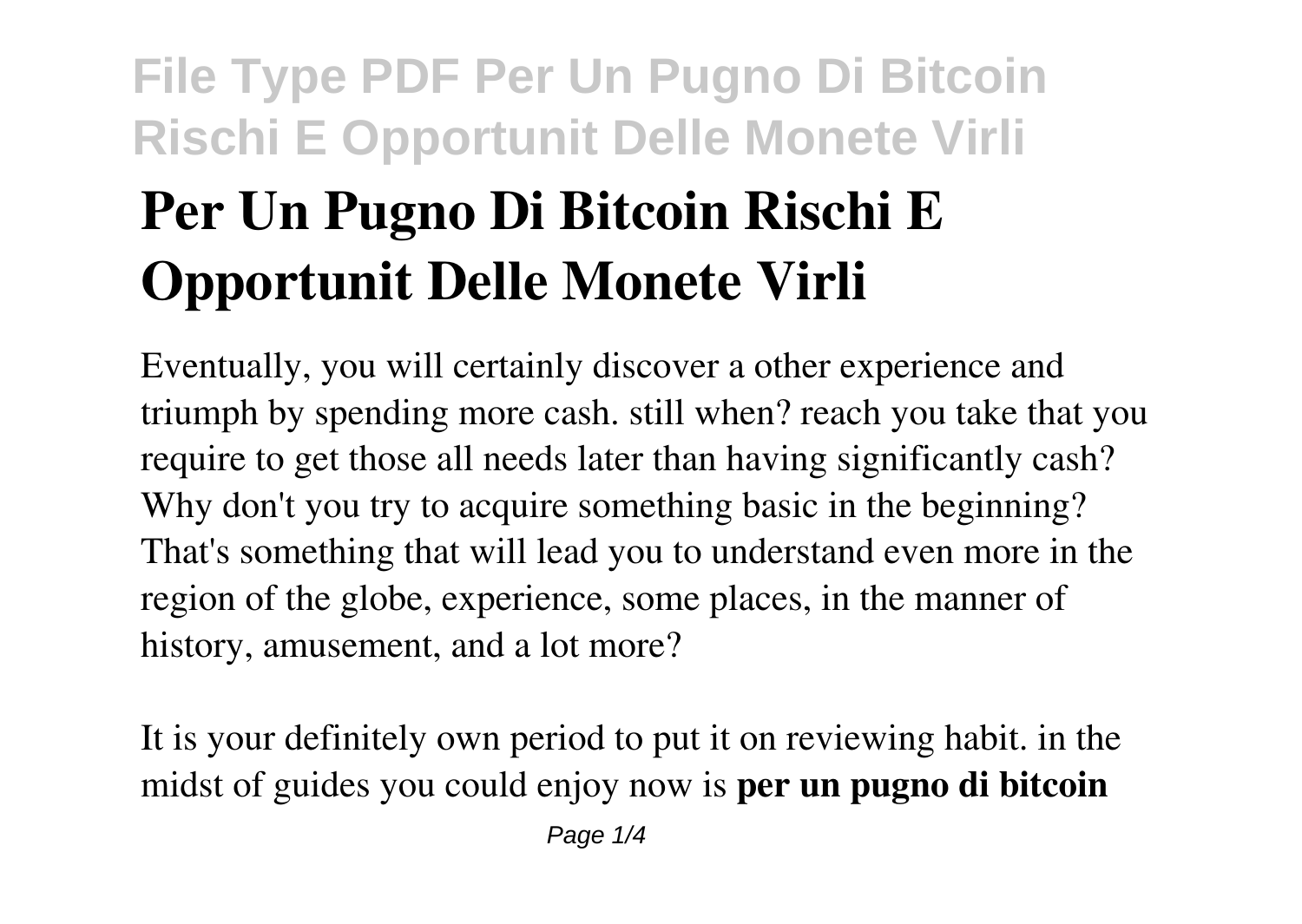**rischi e opportunit delle monete virli** below.

**Top 5 Must-Read Books for Cryptocurrency, Bitcoin \u0026 Ethereum Top 5 Bitcoin Books** The World Will Never Be The Same After Bitcoin **VisionAlgo LIVE BTC Bitcoin Signals** HOW HIGH CAN BITCOIN PRICE GO? | ANDREI JIKH **Per un pugno di dollari 1964**

Bitcoin Or Ethereum? | Which One Is Better*IMPORTANT!: The Reason for the Bitcoin Rally \u0026 Where to Sell Depth chart explained | Order book visualized What Is Bitcoin \u0026 How Does It Work? (w/ Andrei Jikh) - IMPAULSIVE EP. 250* BITCOIN DUMP EMERGENCY MESSAGE!!! [GETTING VERY CRITICAL] But THIS is Good News!!!! Programmer DUMP!!!!! THIS CRAZY BITCOIN CHART REVEALS THE Page  $2/4$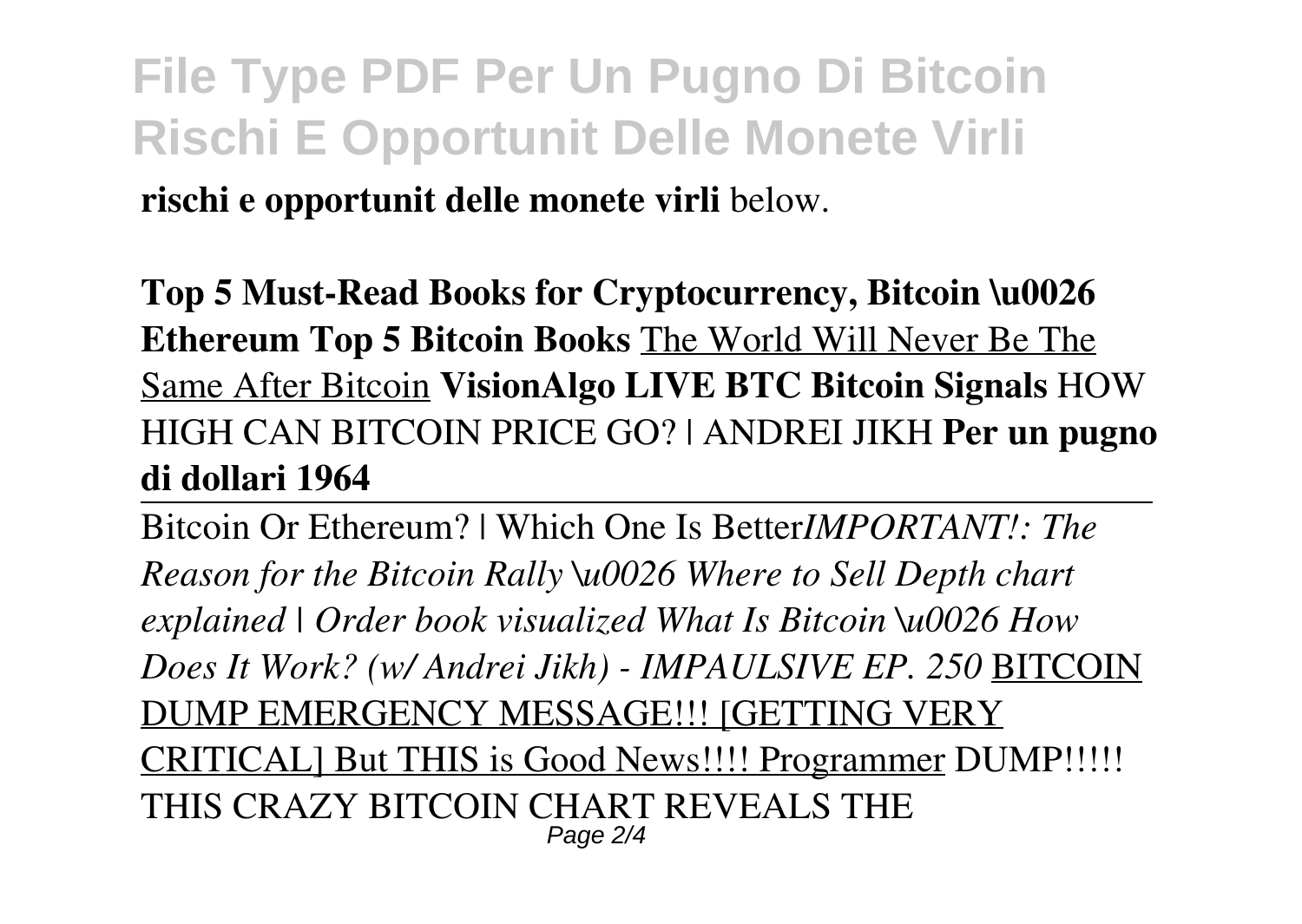TARGET!!!!!!!!!! *Cultivate Crypto #255: Cryptocurrency Request Show + \$39,000 BTC*

Per un pugno di BitCoin*The Winklevoss Twins: Bitcoin Is The \"Trade of the Decade\" (w/ Raoul Pal)* But how does bitcoin actually work? ALL ETHEREUM HOLDERS ARE NOT READY FOR THIS!!!!!!! HUGE BTC MOVE INCOMING!!!!!!! Bitcoin Documentary | Crypto Currencies | Bitcoins | Blockchain | Digital Currency | Money | Gold *What is Bitcoin? Bitcoin Explained Simply for Dummies* \*\*A MUST SEE CHART\*\* FOR BITCOIN \u0026 ETHEREUM RIGHT NOW!!!!! **Per Un Pugno Di Bitcoin** Dopo tre anni di purgatorio Bitcoin rompe i massimi precedenti e fa segnare un nuovo record: superati i 20 mila dollari di valore. Halving e PayPal hanno supportato la crescita